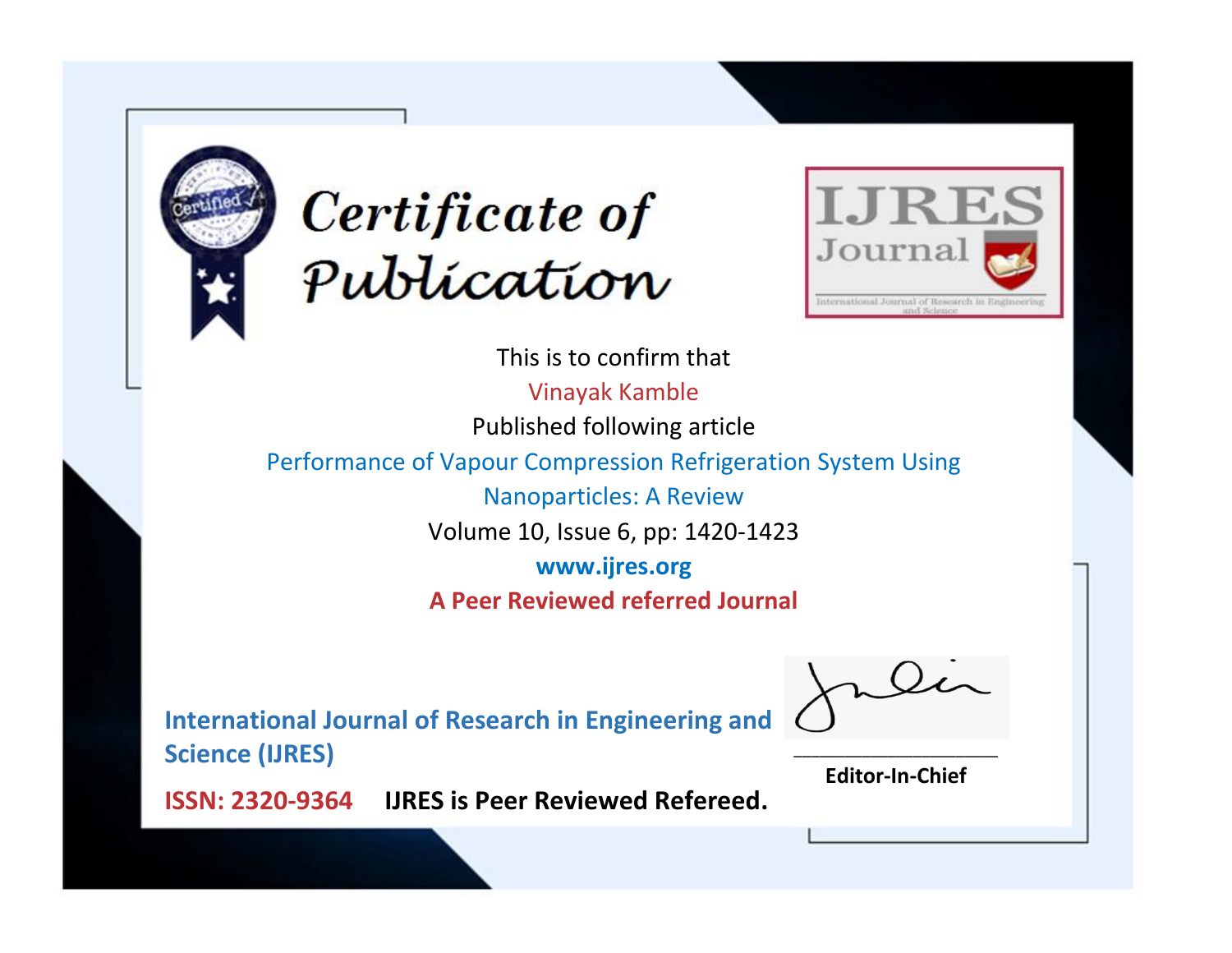



This is to confirm that

Ankush Panare

Published following article

Performance of Vapour Compression Refrigeration System Using

Nanoparticles: A Review

Volume 10, Issue 6, pp: 1420-1423

**www.ijres.org**

**A Peer Reviewed referred Journal**

**International Journal of Research in Engineering and Science (IJRES)**

\_\_\_\_\_\_\_\_\_\_\_\_\_\_\_\_\_\_\_\_\_\_\_\_ **Editor-In-Chief**

**Journal.**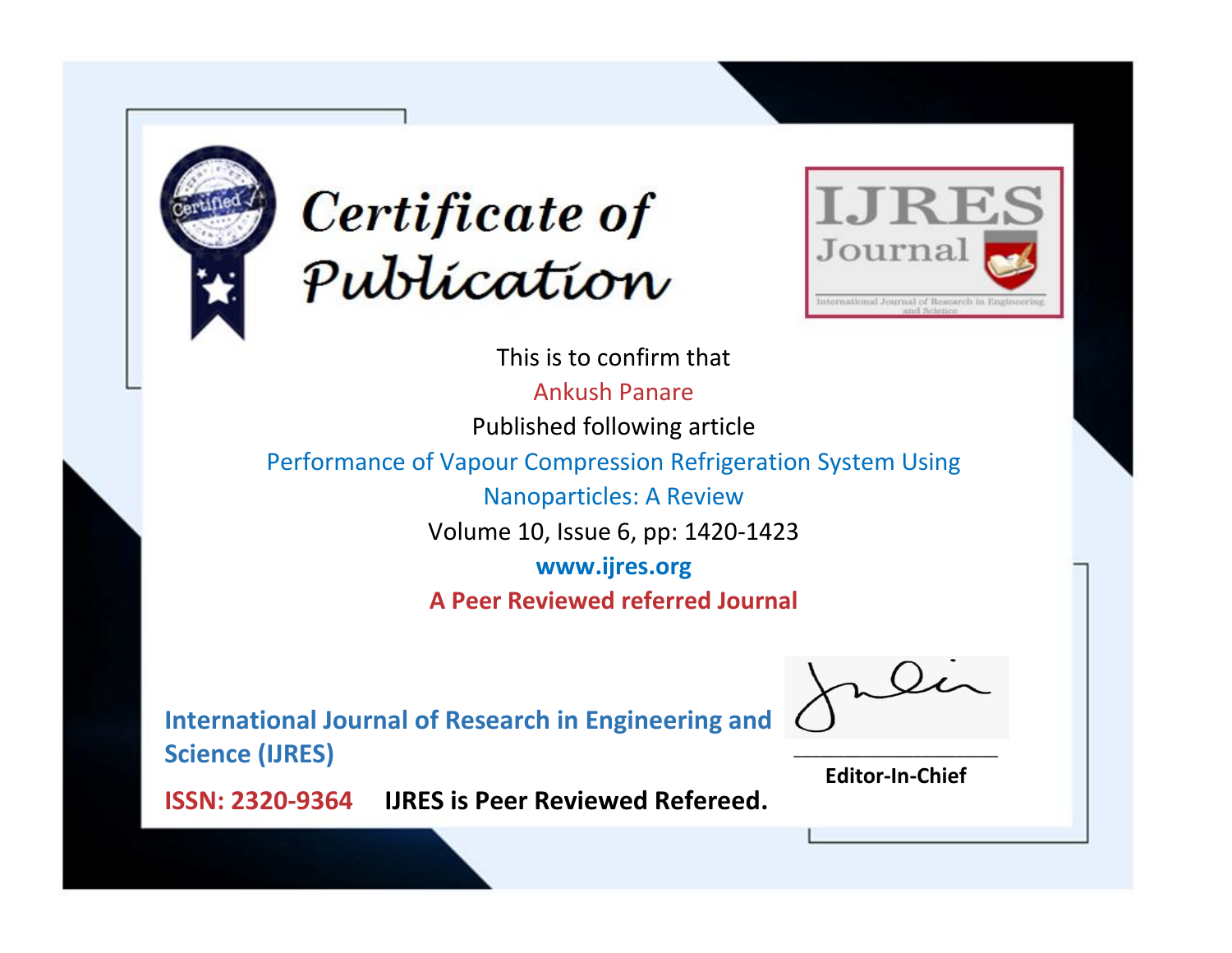



This is to confirm that Sachin Patil

Published following article

Performance of Vapour Compression Refrigeration System Using

Nanoparticles: A Review

Volume 10, Issue 6, pp: 1420-1423

**www.ijres.org**

**A Peer Reviewed referred Journal**

**International Journal of Research in Engineering and Science (IJRES)**

\_\_\_\_\_\_\_\_\_\_\_\_\_\_\_\_\_\_\_\_\_\_\_\_ **Editor-In-Chief**

**Journal.**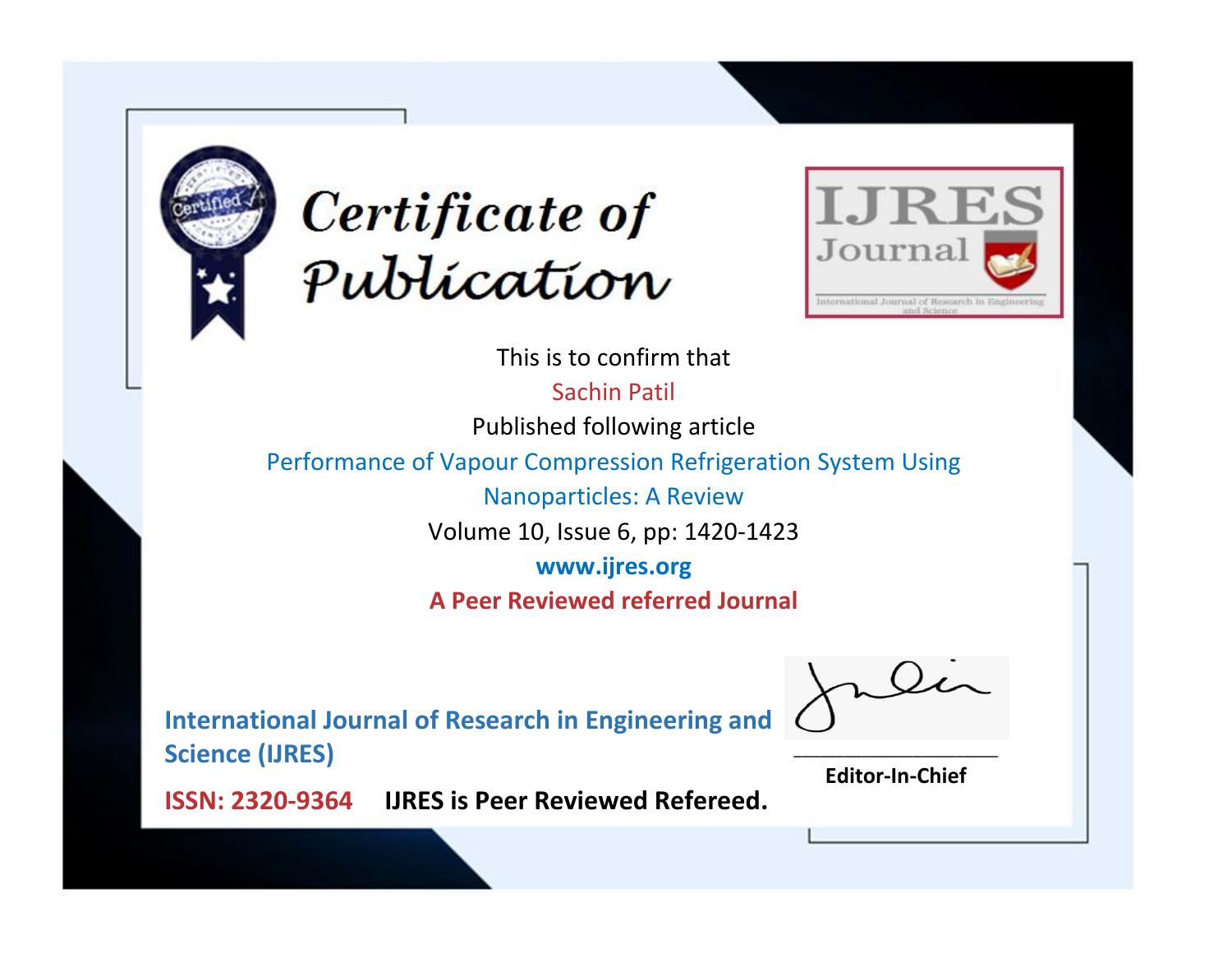



This is to confirm that

Swapnil Gore

Published following article

Performance of Vapour Compression Refrigeration System Using

Nanoparticles: A Review

Volume 10, Issue 6, pp: 1420-1423

**www.ijres.org**

**A Peer Reviewed referred Journal**

**International Journal of Research in Engineering and Science (IJRES)**

\_\_\_\_\_\_\_\_\_\_\_\_\_\_\_\_\_\_\_\_\_\_\_\_ **Editor-In-Chief**

**Journal.**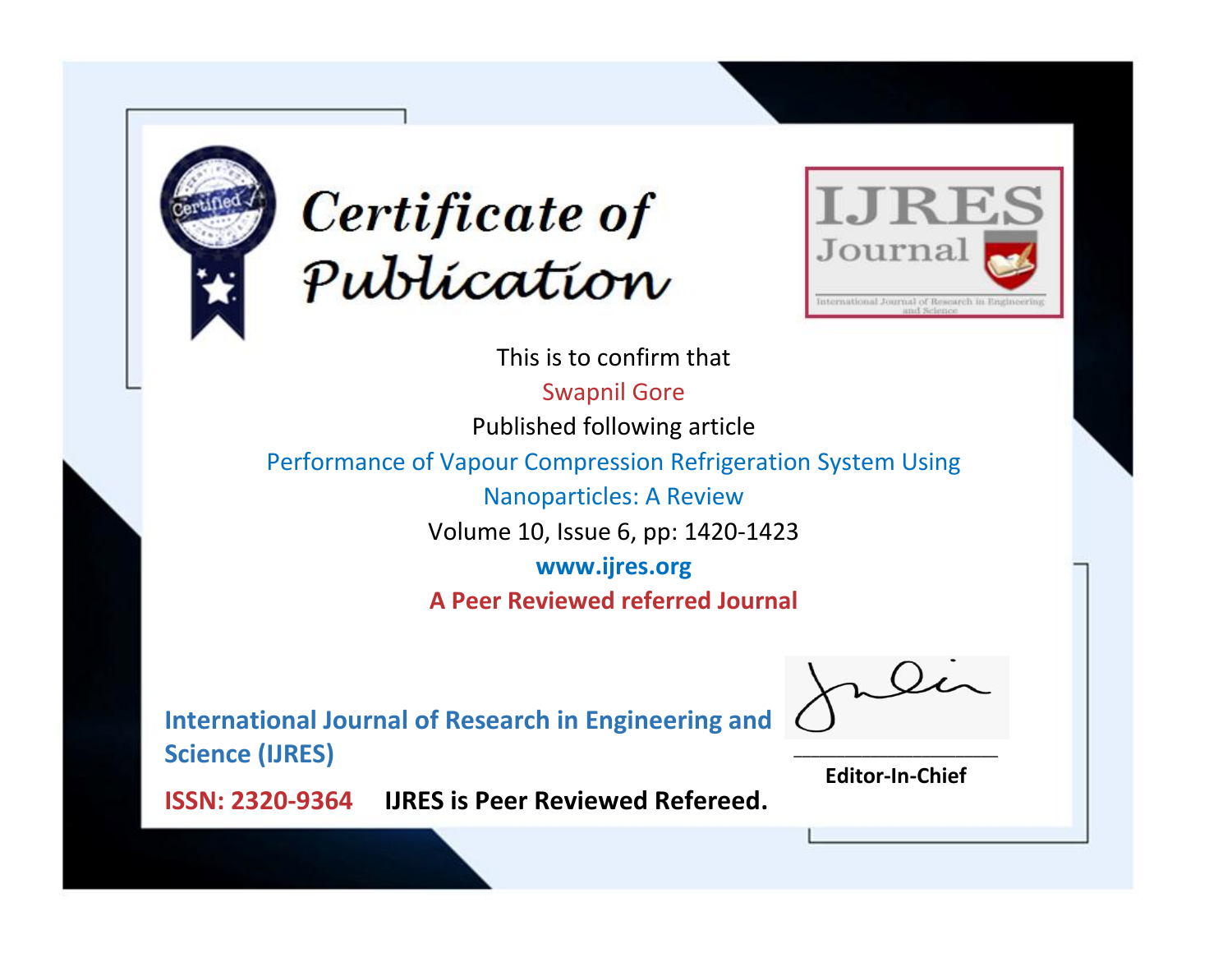



This is to confirm that

Omkar Raut

Published following article

Performance of Vapour Compression Refrigeration System Using

Nanoparticles: A Review

Volume 10, Issue 6, pp: 1420-1423

**www.ijres.org**

**A Peer Reviewed referred Journal**

**International Journal of Research in Engineering and Science (IJRES)**

\_\_\_\_\_\_\_\_\_\_\_\_\_\_\_\_\_\_\_\_\_\_\_\_ **Editor-In-Chief**

**Journal.**